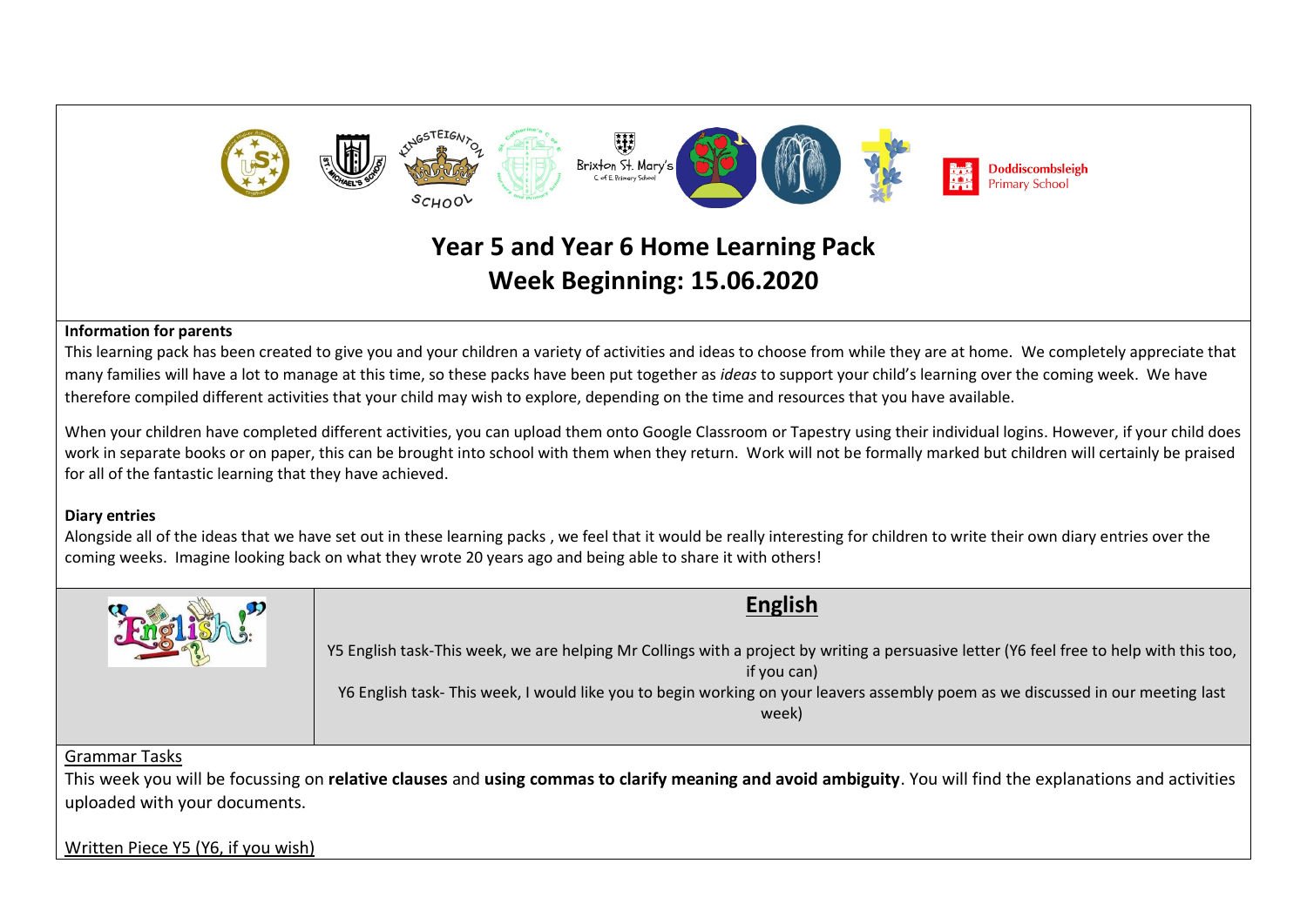Mr Collings is beginning a project to improve Doddi's garden area opposite the bike store and pre-school and HE NEEDS YOU!

Our first thing to help with, is gathering materials for the project. To do this, we are going to write persuasive letters to local garden centres to ask if any can provide materials to help us...

**Task-** Write a persuasive letter to a garden centre to ask for donations of materials for our project.

**What materials are we looking for?** Mr Collings is looking for donations of compost, topsoil, plants and garden centre vouchers.

# **How do we write a persuasive letter?**

I've attached a Powerpoint file to our assignment resource that guides you through the process of writing a persuasive letter step by step.

Thank you for helping with this project!

# Written PieceY6

## Leavers Poem

This task is difficult for me to set because I have not seen the style that your leavers poems are usually written in. However, from our meeting, you all seemed very clear on how the leavers poems should be written and I respect that this tradition means a lot to you and is one that you wish to continue. As we can't all meet for an assembly this year, once you have written your poem, I plan for you to film yourself reading the poem so that the poem can be shared with your peers. If you have any questions about how to write your poem/ the style that it should be written in, please send me a comment on Goggle Classroom and I will pass on the message to the rest of Year 6 to make sure that we are keeping the poems in the style that they are usually written in.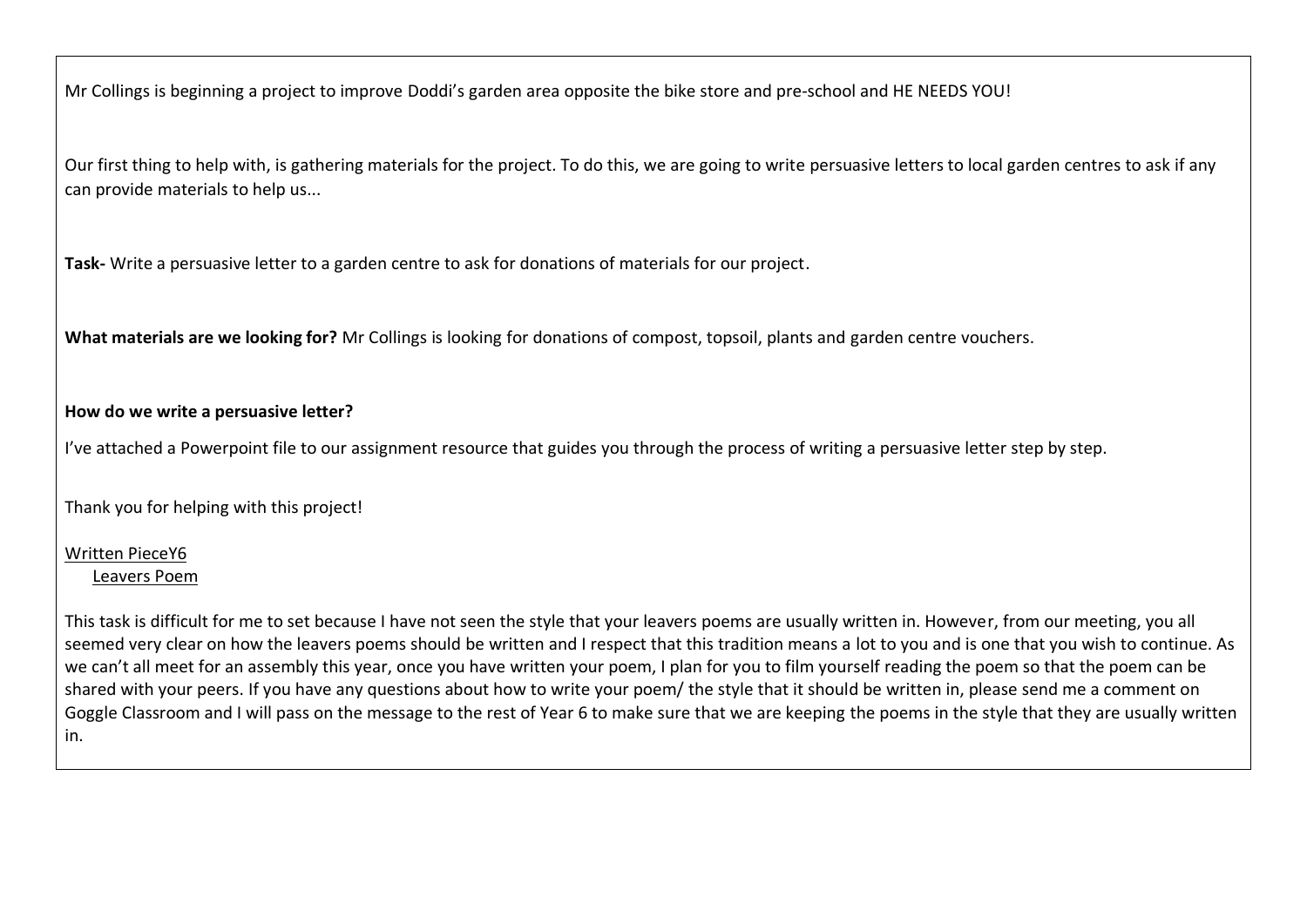| mm                                                                                     | <b>Maths</b><br>This week we would like you to visit the link: https://whiterosemaths.com/homelearning/ and watch the video.<br>Then, work through the activities on the sheet (You will find these in Google Classroom) and then check your work. We don't<br>expect you to print the worksheets off, but it would be useful for children to show their workings and then check their answers.<br>Alongside these White Rose Hub activities, don't forget to use the following websites (using your individual logins) to practice other<br>basic skills: Times Tables Rock Stars, Numbots and Education City |                            |                            |                               |
|----------------------------------------------------------------------------------------|----------------------------------------------------------------------------------------------------------------------------------------------------------------------------------------------------------------------------------------------------------------------------------------------------------------------------------------------------------------------------------------------------------------------------------------------------------------------------------------------------------------------------------------------------------------------------------------------------------------|----------------------------|----------------------------|-------------------------------|
|                                                                                        |                                                                                                                                                                                                                                                                                                                                                                                                                                                                                                                                                                                                                |                            |                            |                               |
| Monday                                                                                 | <b>Tuesday</b>                                                                                                                                                                                                                                                                                                                                                                                                                                                                                                                                                                                                 | Wednesday                  | Thursday                   | <b>Friday</b>                 |
| White Rose Hub: Activity 1                                                             | White Rose Hub: Activity 2                                                                                                                                                                                                                                                                                                                                                                                                                                                                                                                                                                                     | White Rose Hub: Activity 3 | White Rose Hub: Activity 4 | White Rose Hub: Activity<br>5 |
|                                                                                        | <b>Spellings</b>                                                                                                                                                                                                                                                                                                                                                                                                                                                                                                                                                                                               |                            |                            |                               |
| $\textbf{S}\textbf{P}\textbf{ell}\textbf{ind}\{\textbf{S}^{\textbf{c}}_{\textbf{c}}\}$ | There are two main ways in which you can practice your spellings:<br>Spelling Frame: https://spellingframe.co.uk/ (Finish any rules you haven't yet completed)<br>$\bullet$<br>Learn the words on your spelling list (see information below) in fun ways, including: Look, cover, say, write, check, Rainbow<br>$\bullet$<br>writing, Bubble writing, Backwards writing, Pyramid writing, Silly sentences or Mnemonics<br>To find your year group's statutory spellings, Google: Year 5 & 6 Statutory Word List                                                                                                |                            |                            |                               |
| Reading                                                                                | Reading<br>As you all know, reading is very beneficial to your education and nothing is better than escaping into a good book.<br>The expectation is that you are reading for at least 30 minutes per day. When you have finished reading, ask an adult to ask you<br>some questions about what you have read.                                                                                                                                                                                                                                                                                                 |                            |                            |                               |
|                                                                                        | Additional to this, you could visit the following websites:<br>Bug Club, www.phonicsplay.co.uk, Education City, Oxford Owl, Accelerated Reader                                                                                                                                                                                                                                                                                                                                                                                                                                                                 |                            |                            |                               |
| Guide'd<br>ReadiNg                                                                     | For your reading task this week, we would like you to find the text in your Google Classroom that has been uploaded for you.<br>Read the text carefully and answer the questions.                                                                                                                                                                                                                                                                                                                                                                                                                              |                            |                            |                               |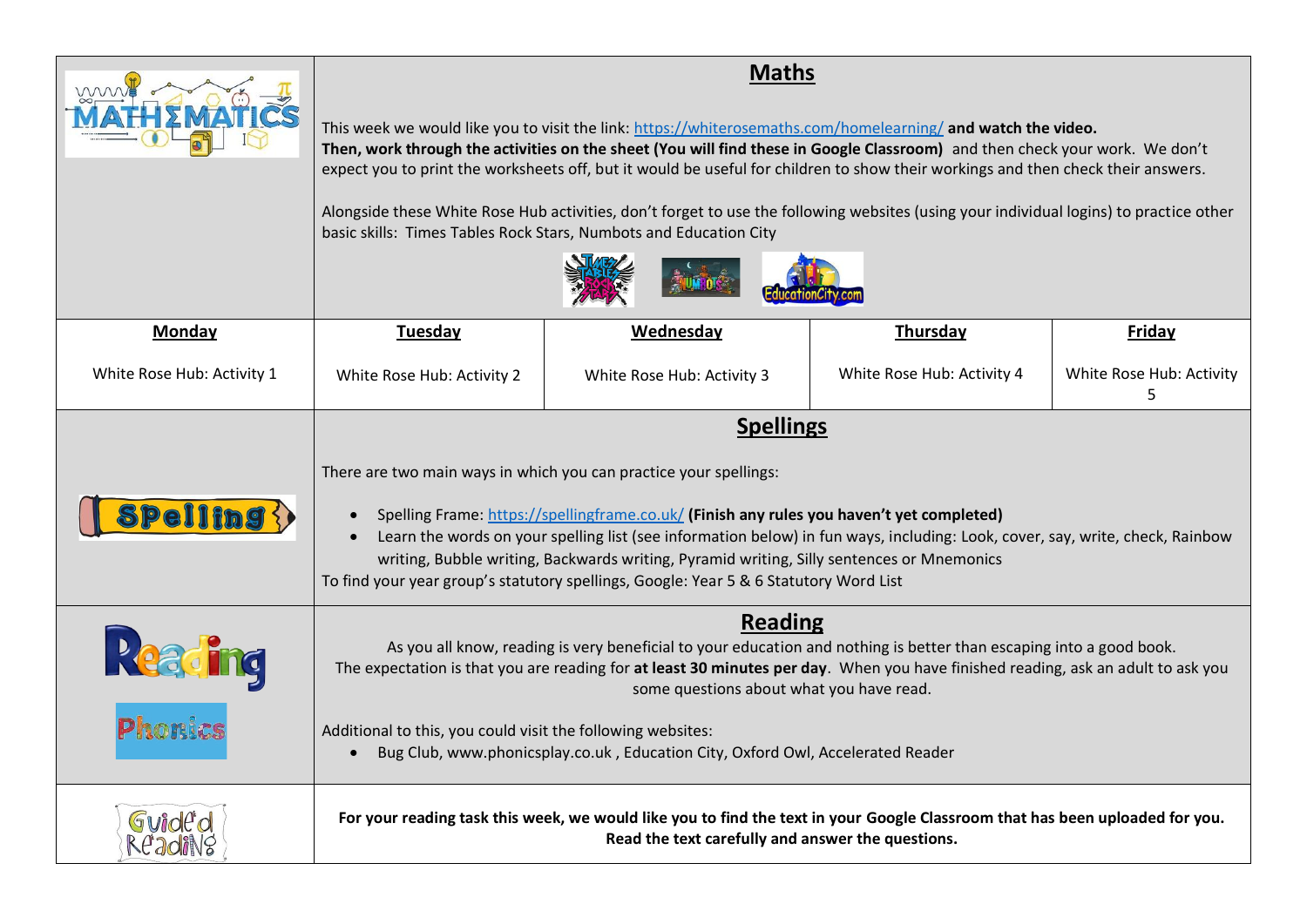

- Draw a diagram of the digestive system and label the key parts.
- Draw and label a diagram of the human mouth showing the different teeth and their different functions.
- Create a comic strip showing the journey of a piece of food through the body.
- Draw and label food chains showing producers, predators and prey.
- Draw diagrams of jaws and teeth of different creatures (e.g. herbivores and carnivores).

#### **If you like reading and writing:**

- Write a non-fiction piece describing the human digestive system.
- Write a story about a journey through the human body! What would you see? What organs would you pass through?
- Describe the function of each organ in the digestive system.
- Identify and describe different food chains in nature. What do predators have in common? What do prey species have in common?

#### **If you like researching and presenting:**

- Create a digestive system activity sheet for children to complete (think about what activities and puzzles you could use to teach others about this subject).
- Make a Powerpoint presentation to show the journey of food through the body.
- Research the differences between digestion in herbivores (plant eating) and carnivorous (meat eating) animals.

#### **If you like making and designing:**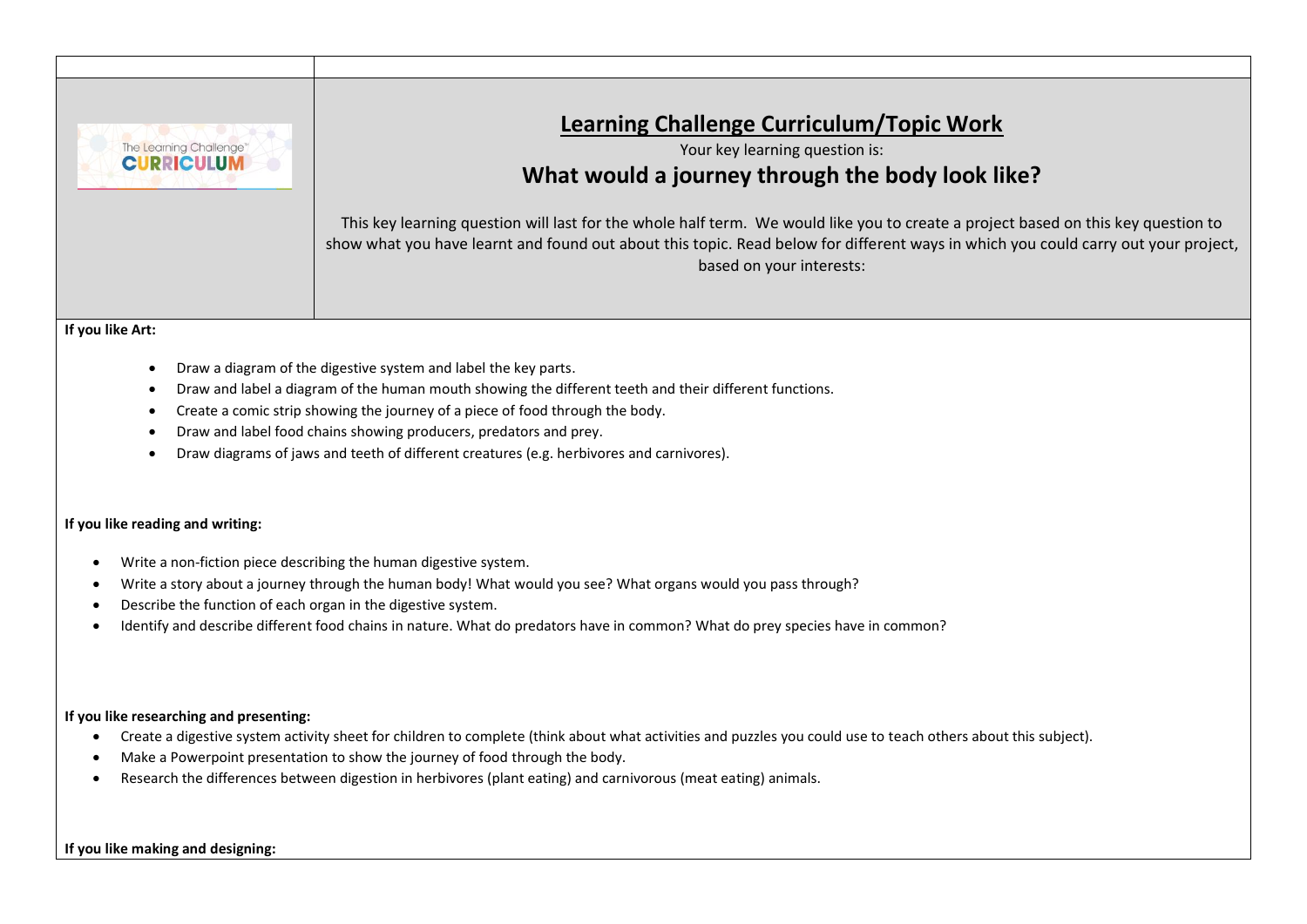|  | Make a model of the digestive system. |  |
|--|---------------------------------------|--|
|--|---------------------------------------|--|

- Make a model of an organ from the digestive system.
- Make a model of a mouth.
- Look at the digestive systems of different animals. Design your own creature and label the digestive system.

#### **Other ideas:**

<https://www.stem.org.uk/resources/elibrary/resource/36133/digestive-system>

<https://www.youtube.com/watch?v=7av19YhNkhE>

<https://www.bbc.co.uk/bitesize/topics/z27kng8>

[https://www.rhinegold.co.uk/wp-content/uploads/2015/10/TDAU1\\_1617\\_scheme-KS2\\_Digestive-drama.pdf](https://www.rhinegold.co.uk/wp-content/uploads/2015/10/TDAU1_1617_scheme-KS2_Digestive-drama.pdf)

<https://www.natgeokids.com/uk/discover/science/general-science/your-digestive-system/>

<http://www.trumacar.lancs.sch.uk/wp-content/uploads/2016/08/Year-34-A1A-Science-Medium-term-planner-Teeth-Eating-and-Digestion-Y4.pdf>

<https://www.theschoolrun.com/homework-help/human-digestive-system>

| <b>Other Learning/Activities</b> |                                                                         |  |
|----------------------------------|-------------------------------------------------------------------------|--|
| <b>Mindfulness</b>               | www.headspace.com                                                       |  |
|                                  | Twinkl – Mindfulness colouring sheets and activities                    |  |
| <b>Exercise/PE Ideas</b>         | All ages: Joe Wicks Daily Workouts - 9am on YouTube (The Body Coach TV) |  |
|                                  | Just Dance (You Tube)                                                   |  |
|                                  | Cosmic Kids (You Tube)                                                  |  |
|                                  | Go Noodle - www.gonoodle.com                                            |  |
|                                  | Achieve 4 All Daily Challenges - See attached document                  |  |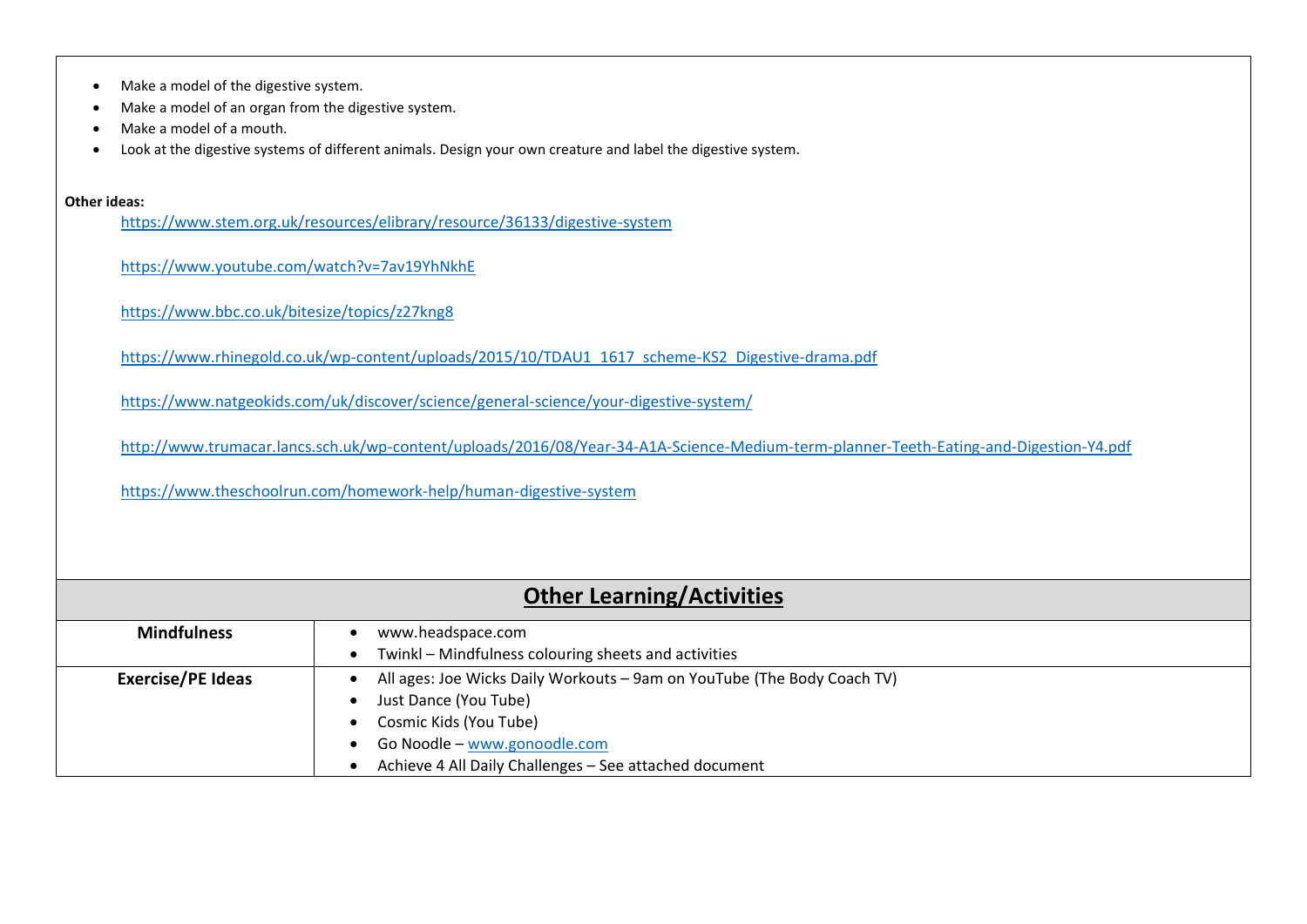

Doddi have signed up to The Wildlife Trusts' 30 Days Wild campaign.

Full details about 30 Days Wild can be found here:

<https://action.wildlifetrusts.org/page/57739/petition/1>

**Below, are some links that will provide you with lots of inspiration for wild activities:**

<https://www.devonwildlifetrust.org/take-action/30-days-wild-challenge>

<https://childsplayabc.wordpress.com/30-days-wild-30-nature-related-activities>

<https://www.ourbeautifuladventure.co.uk/blog/2016/6/1/30-wild-ideas-for-30-days-wild>

<http://kidsinthegarden.co.uk/category/30-days-wild/>

<http://treetoolsforschools.org.uk/categorymenu/?cat=activities>

## **Free Online Resources:**

| <b>Name</b><br>of Resource ! | <b>Overview/Notes</b> | Website address/Hyperlink<br><b>STATE OF STATE OF STATE OF STATE OF STATE OF STATE OF STATE OF STATE OF STATE OF STATE OF STATE OF STATE OF S</b> |
|------------------------------|-----------------------|---------------------------------------------------------------------------------------------------------------------------------------------------|
|                              |                       |                                                                                                                                                   |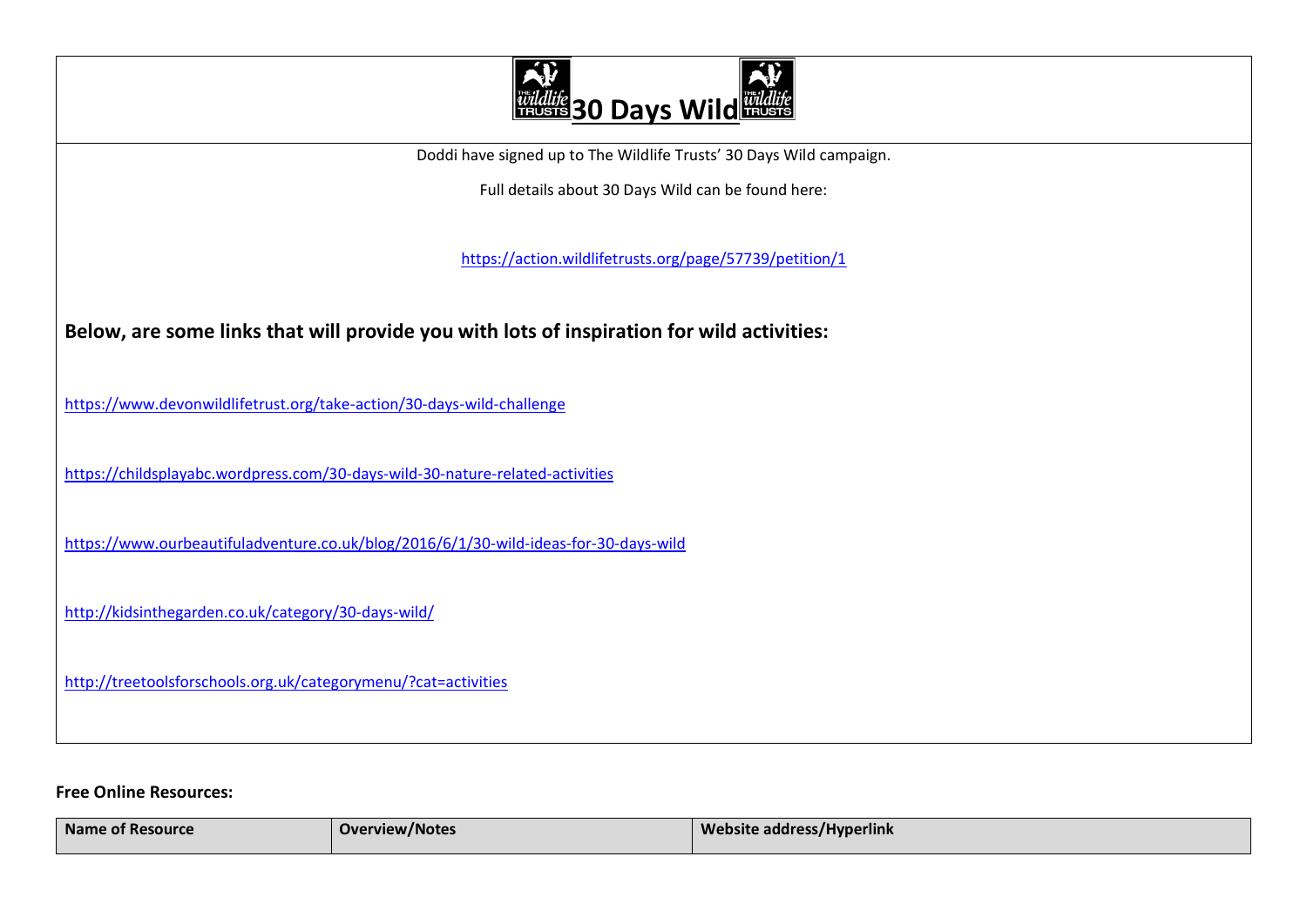| <b>Times Table Rock Stars</b>                  | Continue to encourage the children to complete      | https://ttrockstars.com/                                           |
|------------------------------------------------|-----------------------------------------------------|--------------------------------------------------------------------|
|                                                | regular practice of their multiplication and        |                                                                    |
|                                                | division facts.                                     |                                                                    |
| <b>Numbots</b>                                 | For Reception and Key Stage 1 to build basic skills | https://numbots.com/                                               |
|                                                | and number facts practice.                          |                                                                    |
|                                                |                                                     |                                                                    |
| <b>Spelling Frame</b>                          | Spellingframe includes all the words - both         | https://spellingframe.co.uk/                                       |
| <b>Spelling frame</b>                          | statutory and the example words - from the          |                                                                    |
|                                                | National Curriculum for Spelling for Year 1 to Year |                                                                    |
|                                                | 6. Choose a spelling rule and each word is read     |                                                                    |
|                                                | aloud and provided within a sentence for context.   |                                                                    |
|                                                | Different games to help with practice.              |                                                                    |
| <b>Manchester Children's</b>                   | Useful information and resources about a range of   | https://www.childrensuniversity.manchester.ac.uk/                  |
|                                                | different topics. The history and science resources |                                                                    |
| <b>University</b>                              | are especially useful if completing topic-themed    |                                                                    |
|                                                | projects.                                           |                                                                    |
|                                                |                                                     |                                                                    |
| <b>Teach Your Monster</b>                      | Covers everything from letters and sounds to        | https://www.teachyourmonstertoread.com/                            |
| to Read                                        | reading full sentences. Complements all synthetic   |                                                                    |
|                                                | phonics programmes used in schools. Computer        |                                                                    |
|                                                | version is 100% free.                               |                                                                    |
| <b>Phonics Play</b>                            | Practice letter sounds and phonics using the        | https://www.phonicsplay.co.uk/                                     |
| <b>PhonicsPlay</b>                             | simple games and activities on this website.        |                                                                    |
|                                                |                                                     |                                                                    |
| <b>BBC Bitesize Primary</b><br><b>Bitesize</b> | A vast bank of resources for the full range of      | https://www.bbc.co.uk/bitesize/primary                             |
|                                                | subjects. Includes information slides, video clips, |                                                                    |
|                                                | games and interactives.                             |                                                                    |
| <b>Oxford Owl</b>                              | Lots of different learning resources to support     | https://www.oxfordowl.co.uk/                                       |
|                                                | home learning, including a full range of Oxford     |                                                                    |
| ww.oxfordowl.co.                               | Reading Tree e-books that can be read on tablets    |                                                                    |
|                                                | and computers.                                      |                                                                    |
| <b>Scholastic</b>                              | An American site, so organized into grades rather   | https://classroommagazines.scholastic.com/support/learnathome.html |
|                                                | than year groups. However, there are daily          |                                                                    |
| Scholastic Learn at Home: Grades PreK-K        |                                                     |                                                                    |
|                                                |                                                     |                                                                    |